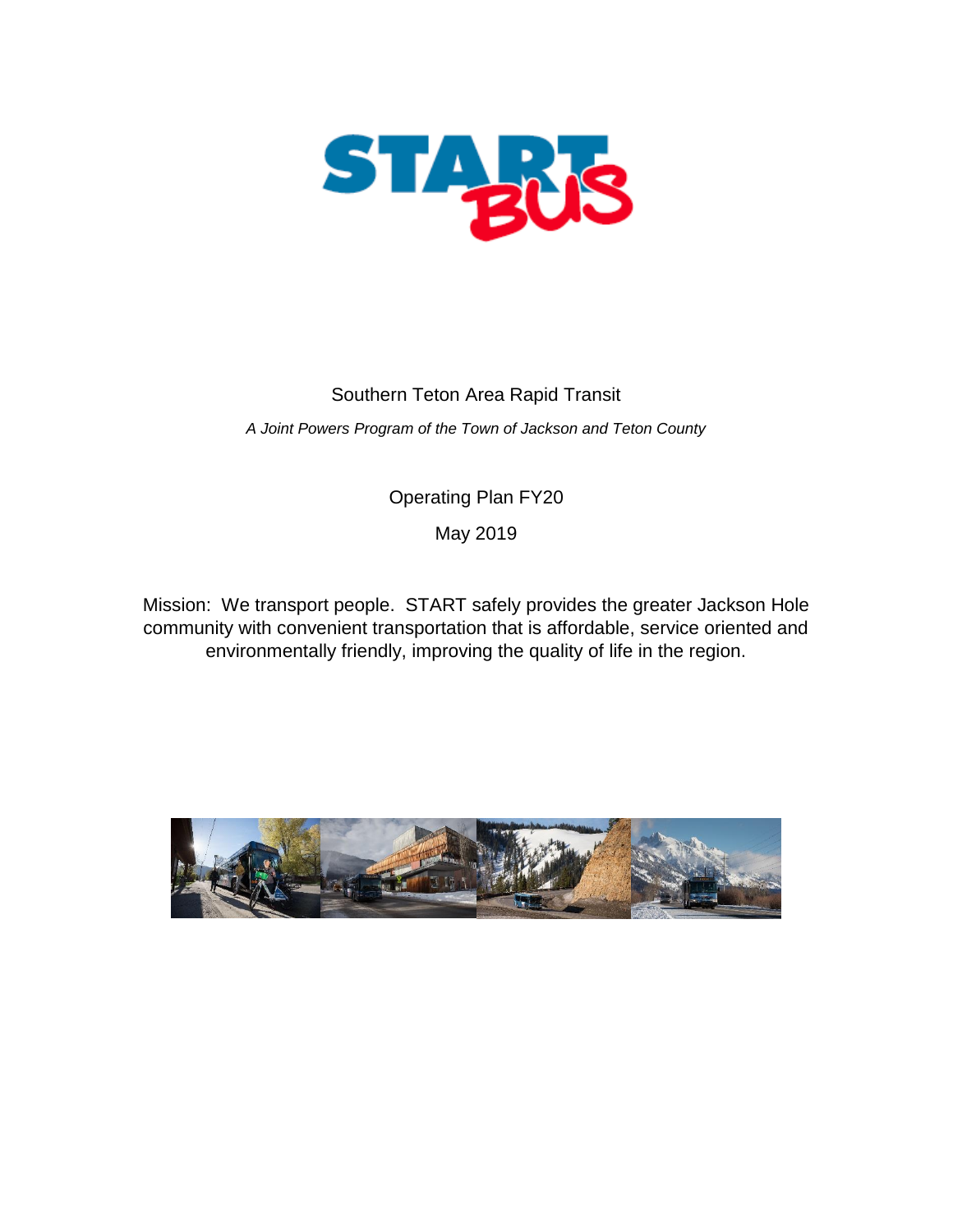## FY20 START Bus Operating Plan

## **Guiding Documents**

Comprehensive Plan Integrated Transportation Plan

## **Current Strategy Plans**

Route Plan **Microtransit** TOJ Downtown Parking and Mobility Management Plan WYDOT – Snake River Bridge Replacement Stakeholder Group

### Plan of Operations for FY20

Service Modes: **Commuter** In Town Shuttle Teton Village ADA Service START Bike Grand Targhee

## FY20 Budget

## **Operational Data**

Hours **Miles** 

Revenue Expenses **Capital** Fleet Needs 5 Year Plan

## **Education and Outreach**

Public Input Involvement Route Plan – Public Engagement Process Alignment with Regional Partners

## **Appendices**

Appendix A – 5 Year Program for Bus Purchases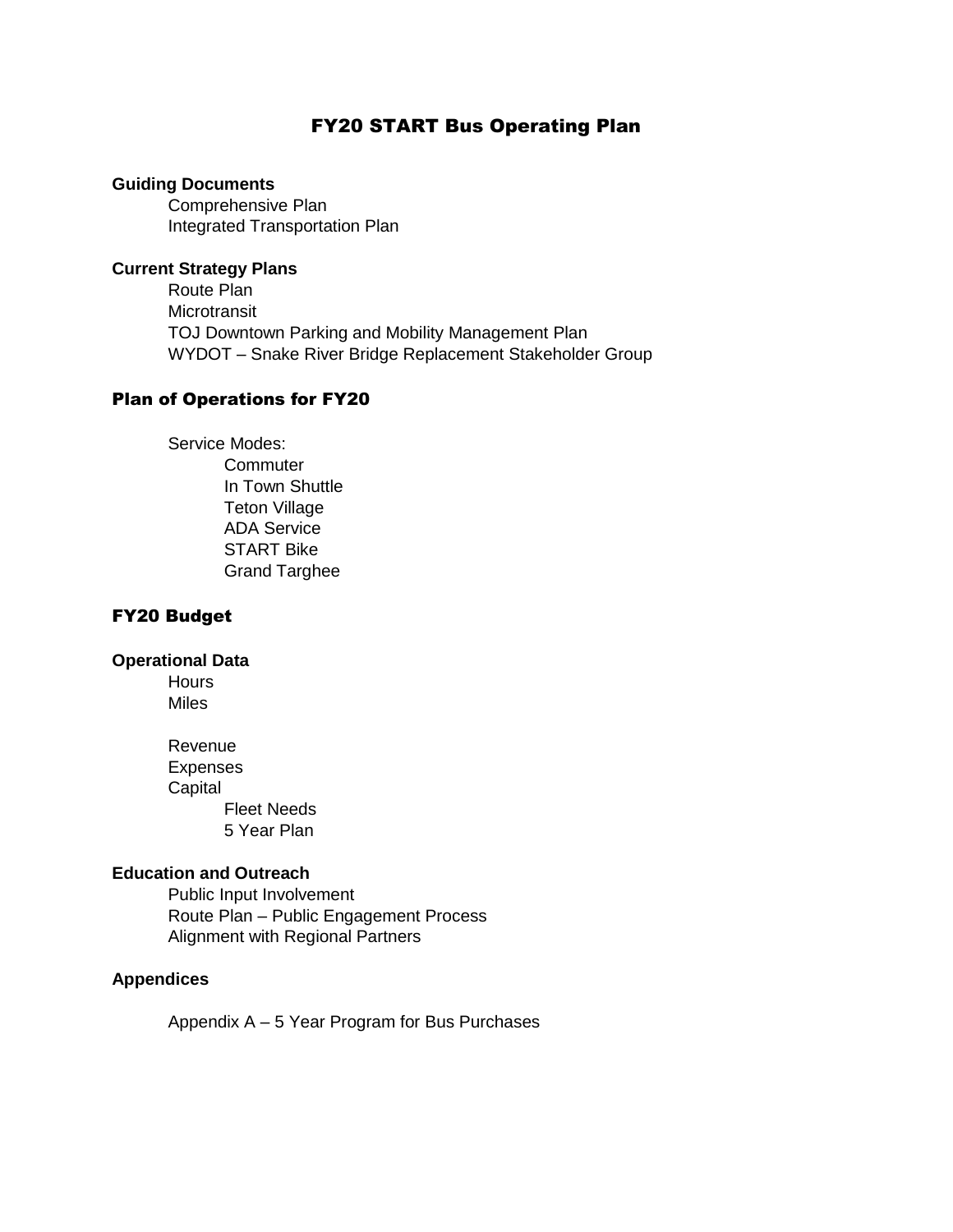# GUIDING DOCUMENTS

### **Jackson/Teton County Comprehensive Plan (The "Comp" Plan)**

*"Residents and visitors will safely, efficiently, and economically move within our community and throughout the region using alternative transportation."*

- **EXECT** Meet future transportation demand through the use of alternative modes
- Create a safe, efficient, interconnected, multi-modal transportation network
- **EXECO** Coordinate land use and transportation planning

### **Integrated Transportation Plan (ITP)**

 Make Transit a Viable choice: broaden transit market penetration beyond those who need to ride transit to include those who choose to ride.

# CURRENT STRATEGY PLANS

The following Studies are currently in progress that will have significant impact on the way START operates in FY20 and beyond:

#### **Route Plan**

The 2020-2025 Route Plan work is intended to evaluate and identify the most effective way to use existing resources to increase ridership in order to decrease VMT – working toward the ITP goals.

The ITP includes a number of actions related to rethinking the existing START routes, including looking at express routes, expanded hours, reduced headways, looking at additional local stops along commuter routes, and a hub-and-spoke type rerouting. START resources currently support about 43,000 revenue hours and 63,000 total hours of bus service.

|                                                      | FY 20 Current Studies in Progress |       |                     |      |  |  |              |  |      |  |
|------------------------------------------------------|-----------------------------------|-------|---------------------|------|--|--|--------------|--|------|--|
|                                                      |                                   | FY 19 |                     |      |  |  | <b>FY 20</b> |  |      |  |
| Task                                                 |                                   |       |                     | 2019 |  |  |              |  | 2020 |  |
|                                                      |                                   |       |                     |      |  |  |              |  |      |  |
|                                                      |                                   |       | Route Plan Analysis |      |  |  |              |  |      |  |
| <b>RFP Issued</b>                                    |                                   |       |                     |      |  |  |              |  |      |  |
| RFP Responses Received                               |                                   |       |                     |      |  |  |              |  |      |  |
| Recommendation to START Board                        |                                   |       |                     |      |  |  |              |  |      |  |
| Recommendation to Town Council and County Commission |                                   |       |                     |      |  |  |              |  |      |  |
| Bid Award & Contract Executed                        |                                   |       |                     |      |  |  |              |  |      |  |
| Contract Executed                                    |                                   |       |                     |      |  |  |              |  |      |  |
| Work Conducted - Project Management                  |                                   |       |                     |      |  |  |              |  |      |  |
| Public Engagement                                    |                                   |       |                     |      |  |  |              |  |      |  |
| <b>Evaluate Existing Routes</b>                      |                                   |       |                     |      |  |  |              |  |      |  |
| Develop Route Alternatives                           |                                   |       |                     |      |  |  |              |  |      |  |
| Technical Analysis of Alternatives                   |                                   |       |                     |      |  |  |              |  |      |  |
| Recommended Alternative - Approval Process           |                                   |       |                     |      |  |  |              |  |      |  |
| <b>Budget Process FY20</b>                           |                                   |       |                     |      |  |  |              |  |      |  |
| Preparation for Service Route Changes                |                                   |       |                     |      |  |  |              |  |      |  |
| Start Date - Summer Season 2020                      |                                   |       |                     |      |  |  |              |  |      |  |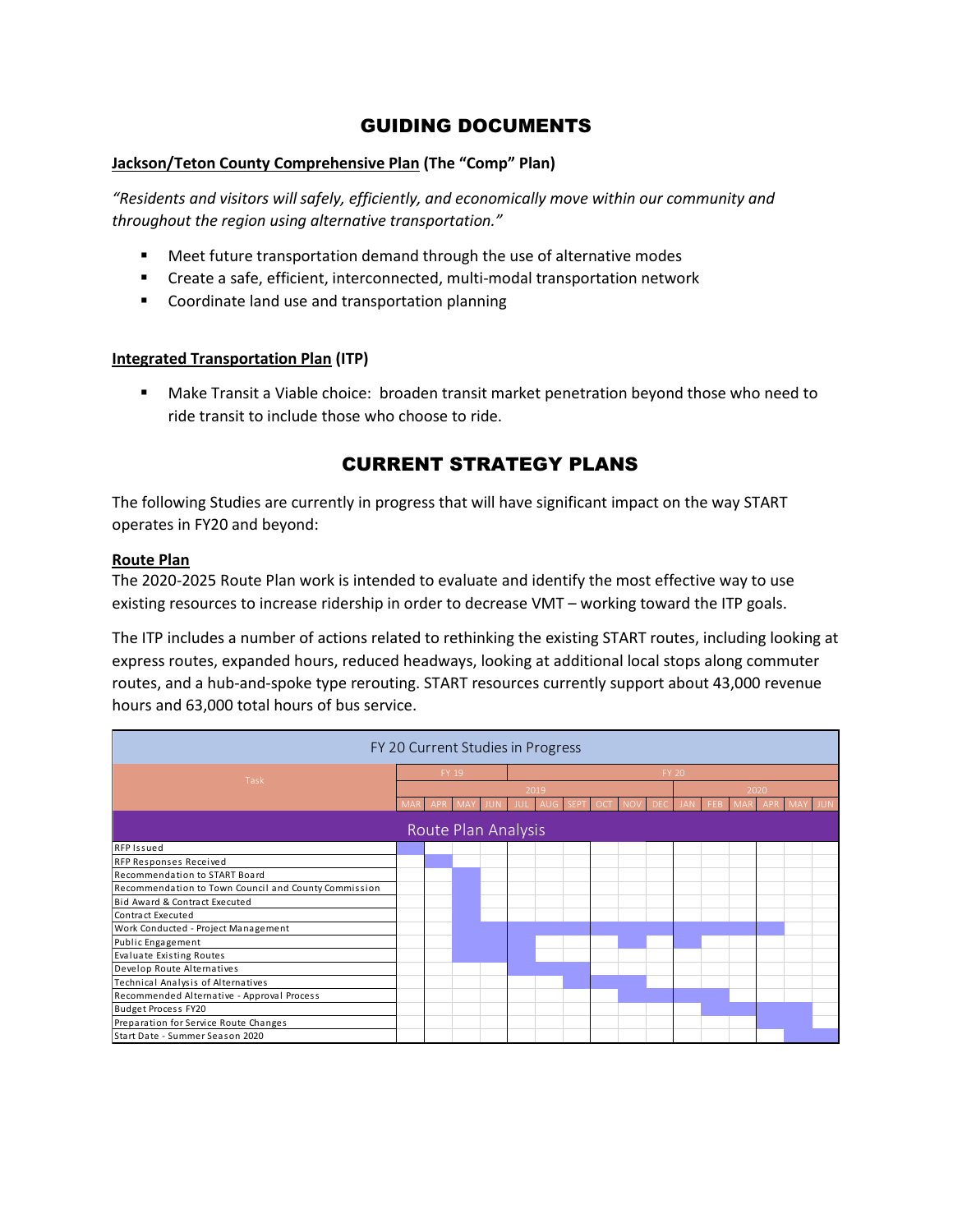### **Microtransit**

For the purposes of this work, "Microtransit services" is defined as follows: IT-enabled, multi-passenger, transportation services that serve passengers using dynamically-generated routes and enable passengers to make their way to and from common pick-up or drop-off points. Microtransit services provide mass transit-like service on a smaller, more flexible scale.

START envisions providing all residents and businesses with a high quality, well-maintained Microtransit service system that efficiently integrates multiple transportation options across the region, while strengthening the local economy and reducing existing environmental impacts of vehicular travel in the community.

This project will coordinate very closely with the Route Plan described above to determine if this type of service is viable in conjunction with all services provided by START.

|                                       |                                      |  | Microtransit |  |  |  |  |  |  |  |  |
|---------------------------------------|--------------------------------------|--|--------------|--|--|--|--|--|--|--|--|
|                                       | FY 19<br><b>FY 20</b><br><b>Task</b> |  |              |  |  |  |  |  |  |  |  |
|                                       | 2019<br>2020                         |  |              |  |  |  |  |  |  |  |  |
| RFP Issued                            |                                      |  |              |  |  |  |  |  |  |  |  |
| RFP Responses Received                |                                      |  |              |  |  |  |  |  |  |  |  |
| Evaluation of Service Options         |                                      |  |              |  |  |  |  |  |  |  |  |
| Coordination with Route Plan Analysis |                                      |  |              |  |  |  |  |  |  |  |  |
| Updates to START Board                |                                      |  |              |  |  |  |  |  |  |  |  |
| Start Date - Summer Season 2020       |                                      |  |              |  |  |  |  |  |  |  |  |

### **TOJ Downtown Parking and Mobility Management Plan**

The Town of Jackson is in the process of completing a Downtown Parking and Mobility Management Plan that will have direct and indirect implications for START. This plan is managed by the Town of Jackson Planning Department and START will be engaged with reviewing the results and will consider any operational or capital changes that may be warranted by the decisions made by the elected officials as a result of this study. In summary, this Plan contains recommendations intended to improve parking availability, reduce traffic congestion, and increase pedestrian and bike mobility in the Town Square and surrounding areas. The goal is not only to ensure that downtown parking better contributes to the economic vitality of the community but that it does so in a way that reflects and respects the community's character. The Plan provides important data and recommendations that integrates all forms of travel – including START, leverages new technology, and proposes a long-term framework to address the staffing and funding levels necessary to successfully implement the various recommendations.

The Town Parking Management Study will create a complete parking strategy that balances the community's goals for land use, transportation, and Town operations. It implements the Integrated [Transportation Plan](https://www.tetoncountywy.gov/725/Integrated-Transportation-Plan) and the [2012 Comprehensive Plan](http://wy-tetoncountyplanning.civicplus.com/DocumentCenter/View/1152/Jackson--Teton-County-Comprehensive-Plan-April-6-2012-PDF) and updates the [2003 Downtown Parking Study.](http://wy-tetoncountyplanning.civicplus.com/DocumentCenter/View/1233/2003-Parking-Study) It consists of 4 Phases:

- Phase 1: Commercial and Residential Areas Outside of the Downtown Core **(Completed)**
- Phase 2: Downtown Core -Downtown Parking Management Plan **(Current)**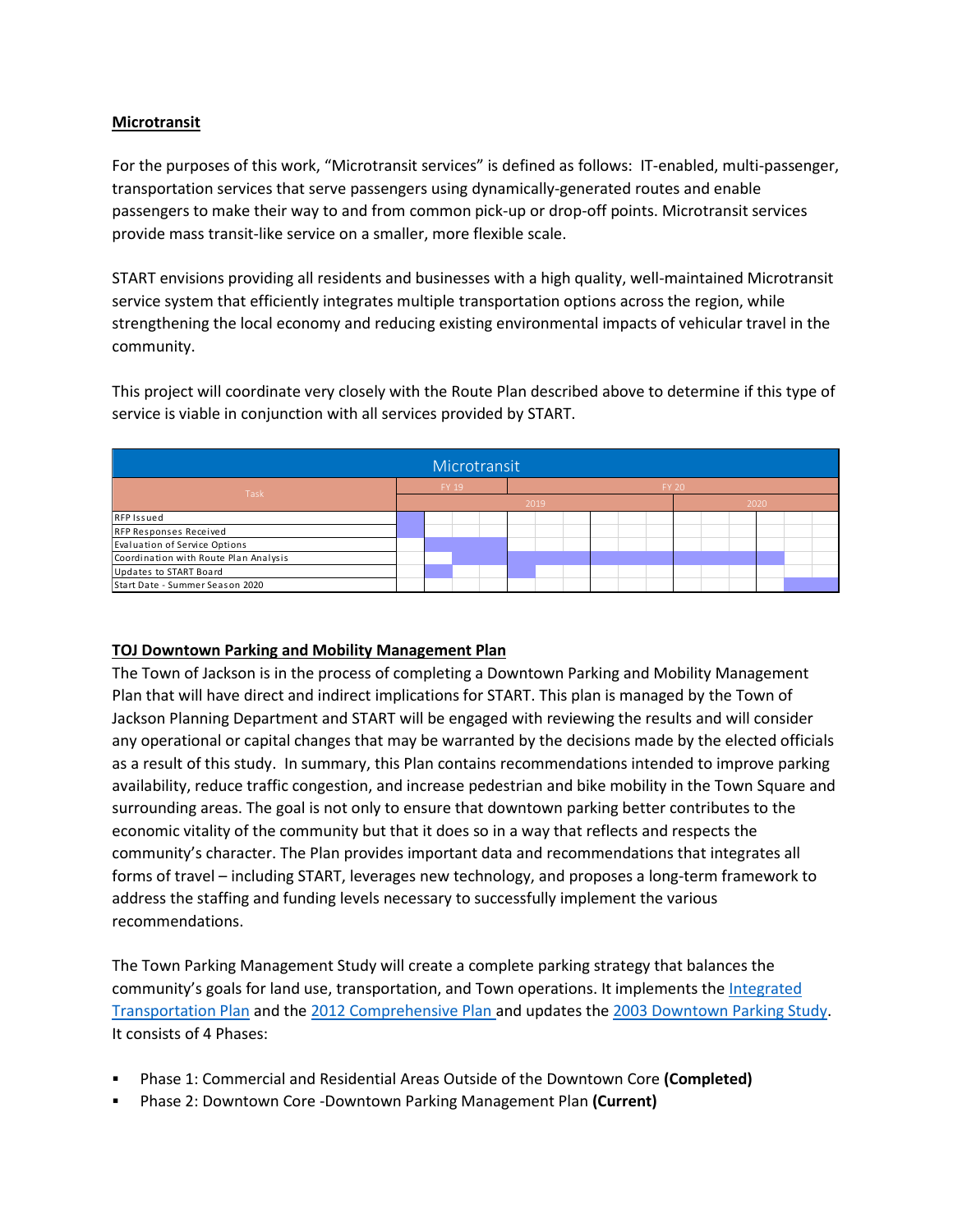- Phase 3: Regional Corridor Parking (Regional Corridor Parking Management Plan)
- Phase 4: Communitywide TDM Scoping (Communitywide TDM Plan)

### **WYDOT – Snake River Bridge Replacement Stakeholder Group**

START is participating in a Stakeholder Group along with many other groups and is contributing recommendations to WYDOT as they look at the Project to replace the bridge on WY22 over the Snake River and related intersection of WY22/390.

Planning and Environmental Linkage Study (PELS) was completed in 2014 and purpose was to develop a vision for the corridor. This Stakeholder group will provide valuable recommendations to WYDOT for transportation improvements through this important corridor.

START main focus will continue stressing the importance of the High Occupancy (HOV) lane usage that will allow Transit to simply navigate this corridor. This is an objective described in the ITP plan – and an important one for START. Of equal importance is smart signalization actions for the intersection of WY22/390 = again, allowing easy access and mobility for Transit.

The following are completed tasks:

| November 2014: | PEL Study (Completed)               |
|----------------|-------------------------------------|
| December 2018: | 1 <sup>st</sup> Stakeholder Meeting |
| February 2019: | 2 <sup>nd</sup> Stakeholder Meeting |
|                | <b>Public Meeting Conducted</b>     |
| April 2019:    | 3rd Stakeholder Meeting             |
|                |                                     |

Upcoming Deadlines (As Estimated by WYDOT):

| November 2019: | <b>Grading Plans</b>               |
|----------------|------------------------------------|
| July 2020:     | Right of Way and Engineering Plans |
| October 2020:  | Right of Way & Utility Plans       |
| April 2021:    | <b>Final Plans</b>                 |
| April 2023:    | <b>Construction Begins</b>         |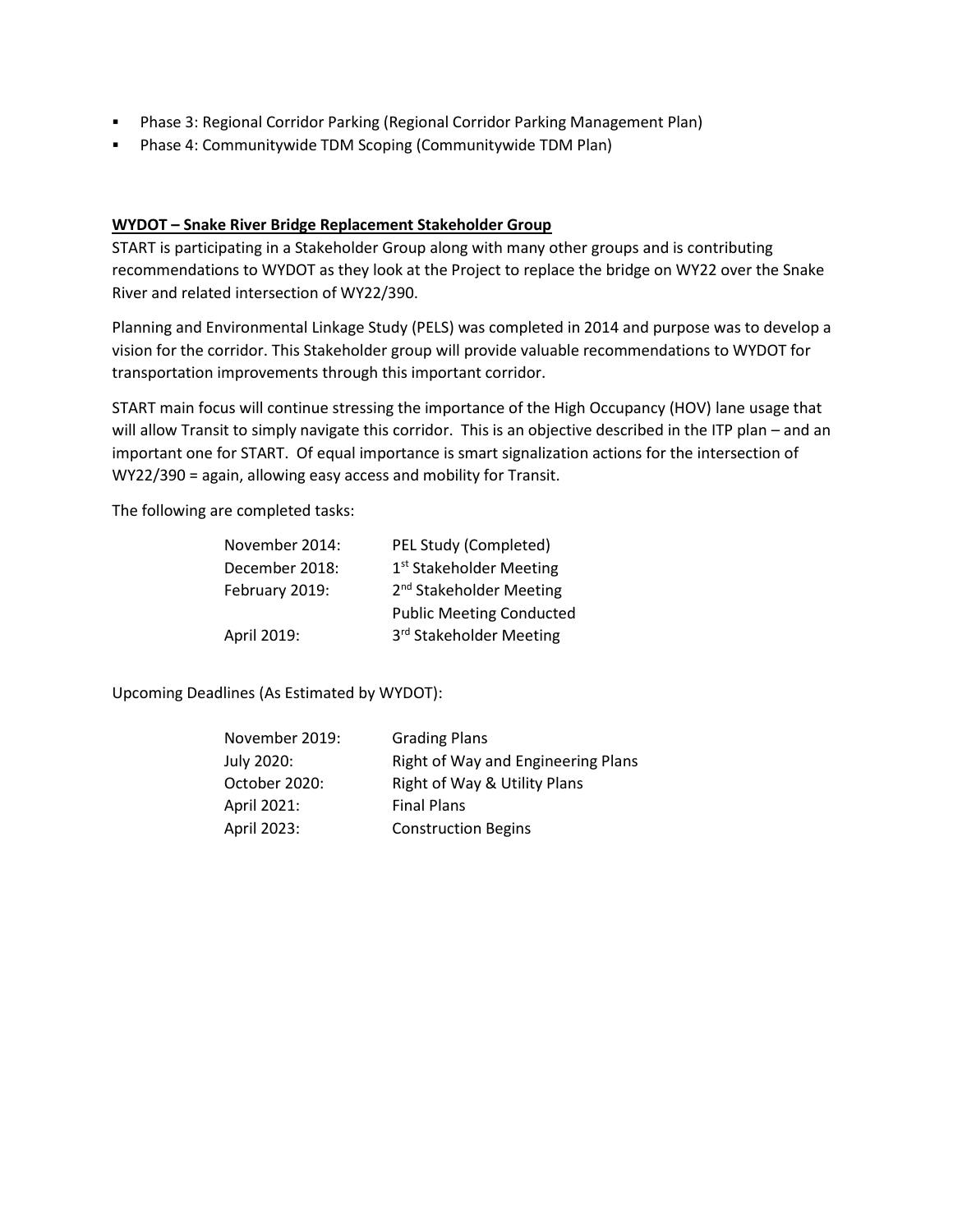## PLAN OF OPERATIONS FOR FY20

#### **SERVICE MODES:**

#### **Commuter Service**

Provide 4 commuter runs each servicing Teton Valley, Idaho and Star Valley, Wyoming to serve our workforce living outside of the valley at established times selected to best serve the working members of our community. These 4 revenue runs operate Monday through Friday, year round with 1 bus assigned to each respective run.

The Route Plan Study, currently in progress will provide information for to potential future changes needed for a more effective commuter service.

The FY20 Budget includes a request to increase service to Star Valley, Wyoming from 3 commuter runs to 4 (to match the service of employees working shifts from 7AM-7PM) provided to Teton Valley implanted in November of 2018.

The FY20 Budget also includes an increase in Facility Lease to account for the securement of an indoor parking location for the Star Valley fleet. This will eliminate the outside parking that has been in place since program inception.

#### **In Town Shuttle Service**

Provide in Town shuttle service at approximately 30 minute intervals, serviced by 4 buses annually, to transport locals and guests alike to various locations throughout the community. This "free fare" service operates 7 days/week, year round with increased service levels in the winter and summer. Routes are designed to best serve the community providing runs with frequent stops as well as those with cross town service with fewer stops.

The following studies are in progress that may impact our Town Shuttle routes into the future: Route Plan, Microtransit and Town Parking Management.

There are no increased service requests for the in Town shuttle in the FY20 Budget.

#### **Teton Village Service**

Provide West Bank/Teton Village/Stilson service at varying intervals depending on the season to transport employees, locals, and guests alike to Stilson and Teton Village. These revenue runs operate 7 days/week, year round with significantly increased service in winter for our skiing community, guests, and workforce that support Teton Village operations. Summer, Spring and Fall service utilize 2-4 buses with a peak usage of 22 buses during the winter season.

The following studies are in progress that may impact our Town Shuttle routes in the future: Route Plan, Microtransit and Town Parking Management.

The FY20 Budget contains a request to increase this service level from 60 minute intervals in the summer to 30 minute intervals.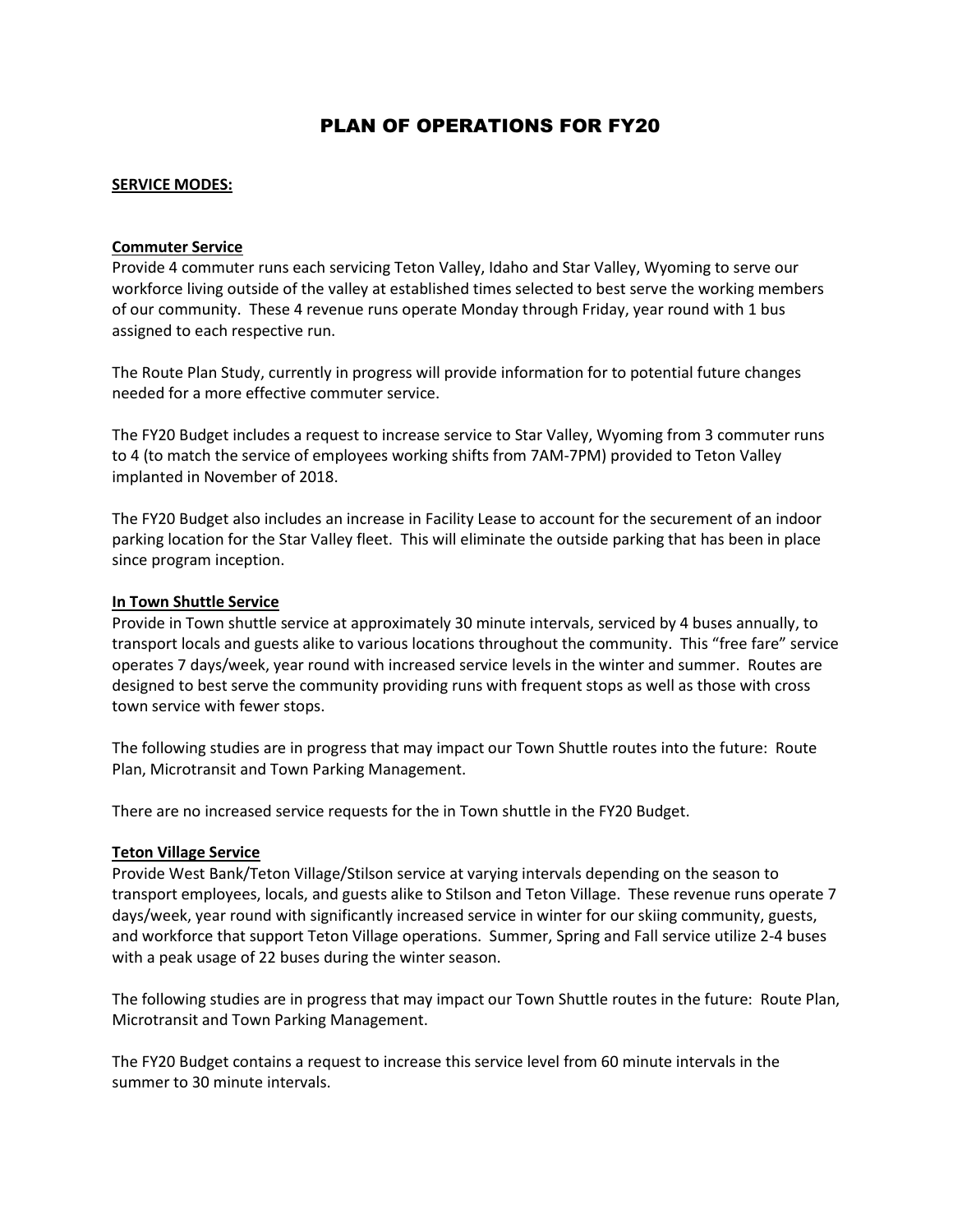### **ADA Service**

Provide ADA mandated services, on demand, to residents of the Town of Jackson and service to/from Teton Village (within a ¾ mile corridor). This service is dedicated to those individuals unable to utilize the fixed route services due to mobility or cognitive disabilities and is by appointment only. This service operates 7 days/week, year round and mirrors the hours of operation for Town and Village Fixed route service and is currently serviced by 1 vehicle.

Implementation of an ADA Passenger Eligibility Process is underway for FY20 to ensure compliance with ADA and Federal Transit regulations.

The FY20 Budget contains a request to increase the full time staff dedicated to the provision of this service from one FTE to two FTEs.

#### **START Bike Service**

Provide bike share rental opportunities for hub locations throughout the Town of Jackson as an alternative to single vehicle trips for those who commute and work in Town. This service is provided 24/7 from the end of April through October with 55 bikes. Friends of Pathways administers the program under a Memorandum of Understanding. Implementation of a revised pricing structure will be in place for FY20 to encourage more usage of the START Bike program. A sponsorship program search is underway for FY20.

There are no increased service requests for the START Bike Service in the FY20 Budget.

### **Grand Targhee Service**

START assumed grant administration of this service beginning in October 2018. Grand Targhee is the Operator of the service. Service is conducted in the Winter and Summer Seasons only by 2-3 buses. The service focuses on transporting employees of the Resort to/from the City of Driggs.

Providing general oversight of the Operator, FY20 will focus on review of the Drug/Alcohol compliance and review of safety and training processes.

This service is a pass through with regards to the FY20 budget.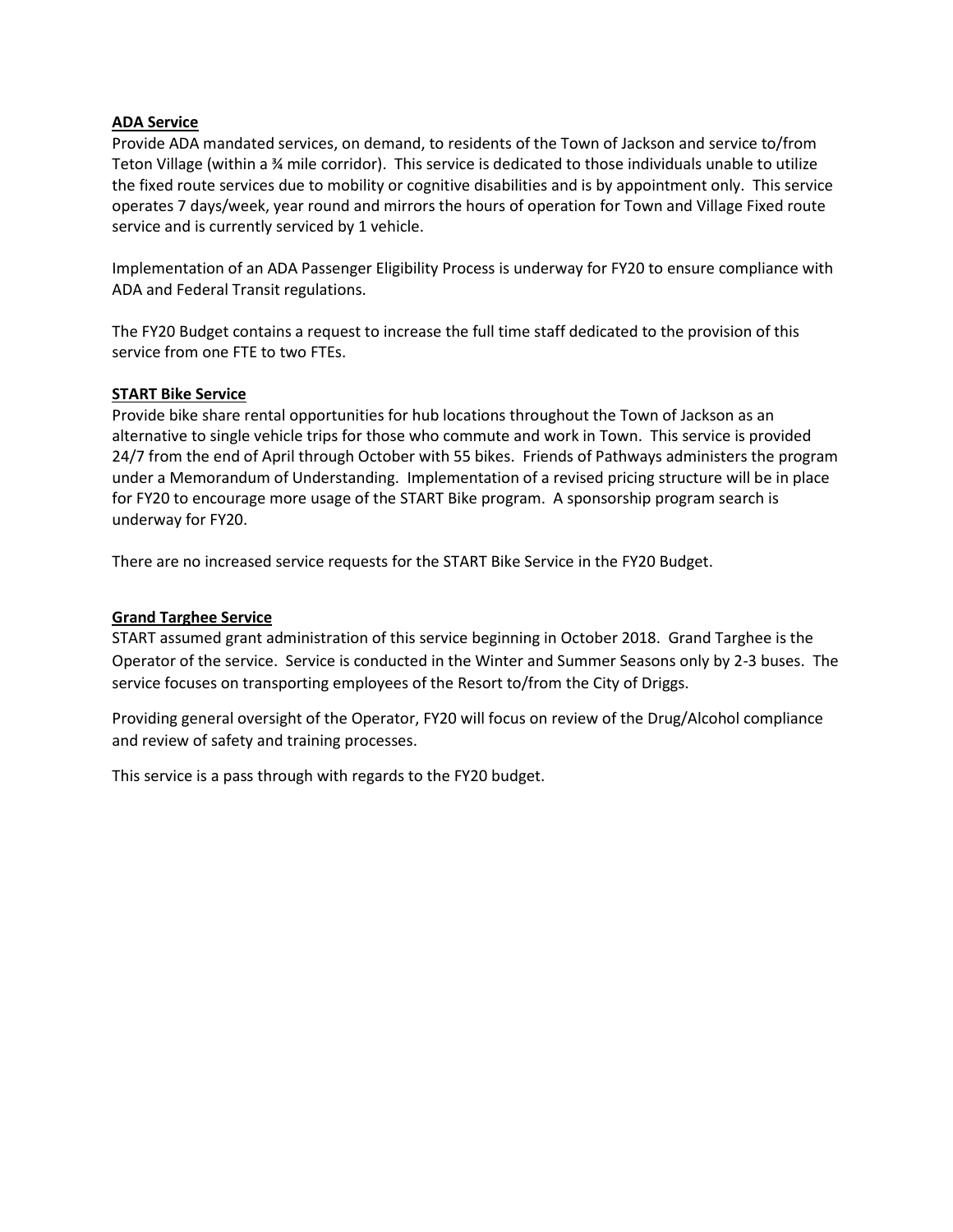# FY20 BUDGET

# OPERATIONAL DATA

The FY20 Budget request reflects the effect of adding 6,395 annual hours and corresponding 101,640 annual miles.

The FY20 service change requests will specifically address Strategic Objectives in the ITP as noted above. Total hours and total miles, primary measures of START's business activity, will grow at about 10 percent and 12 percent respectively over FY19 budgeted hours and is depicted in charts at the conclusion of this section.

The first service change request reflects the request to increase the Route 20 – Green line service during the summer by doubling the amount of round trips effectively reducing trip frequency from 1 hour intervals to 30 minutes. This increased service is a specific Strategy Objective outlined in the ITP with the goal of providing increased opportunity for the community to utilize Stilson as a Park-and-Ride location – whether you are heading to/from Town and/or Teton Village.

The second service change focuses on adding an additional commuter line to our Star Valley area. This will increase daily trips to/from the Etna and Alpine area from 3 round trips to 4 – thus matching the service levels currently operating to/from Teton Valley, Idaho and the Cities of Victor and Driggs. This also addresses another specific ITP Strategic Objective.

|              |             | <b>HOURS</b> |                |                      |
|--------------|-------------|--------------|----------------|----------------------|
|              | <b>FY18</b> | <b>FY19</b>  | <b>FY20</b>    | Change               |
|              |             |              | <b>Planned</b> | <b>FY20 vs. FY19</b> |
| Town         | 25,065.0    | 25,065.0     | 25,065.0       | 0%                   |
| Village      | 29,300.0    | 29,300.0     | 34,300.0       | 17%                  |
| Commuter     | 4,710.0     | 5,085.0      | 6,280.0        | 24%                  |
| ADA          | 3,100.0     | 3,300.0      | 3,500.0        | 6%                   |
|              |             |              |                |                      |
| <b>TOTAL</b> | 62,175.0    | 62,750.0     | 69,145.0       | 10%                  |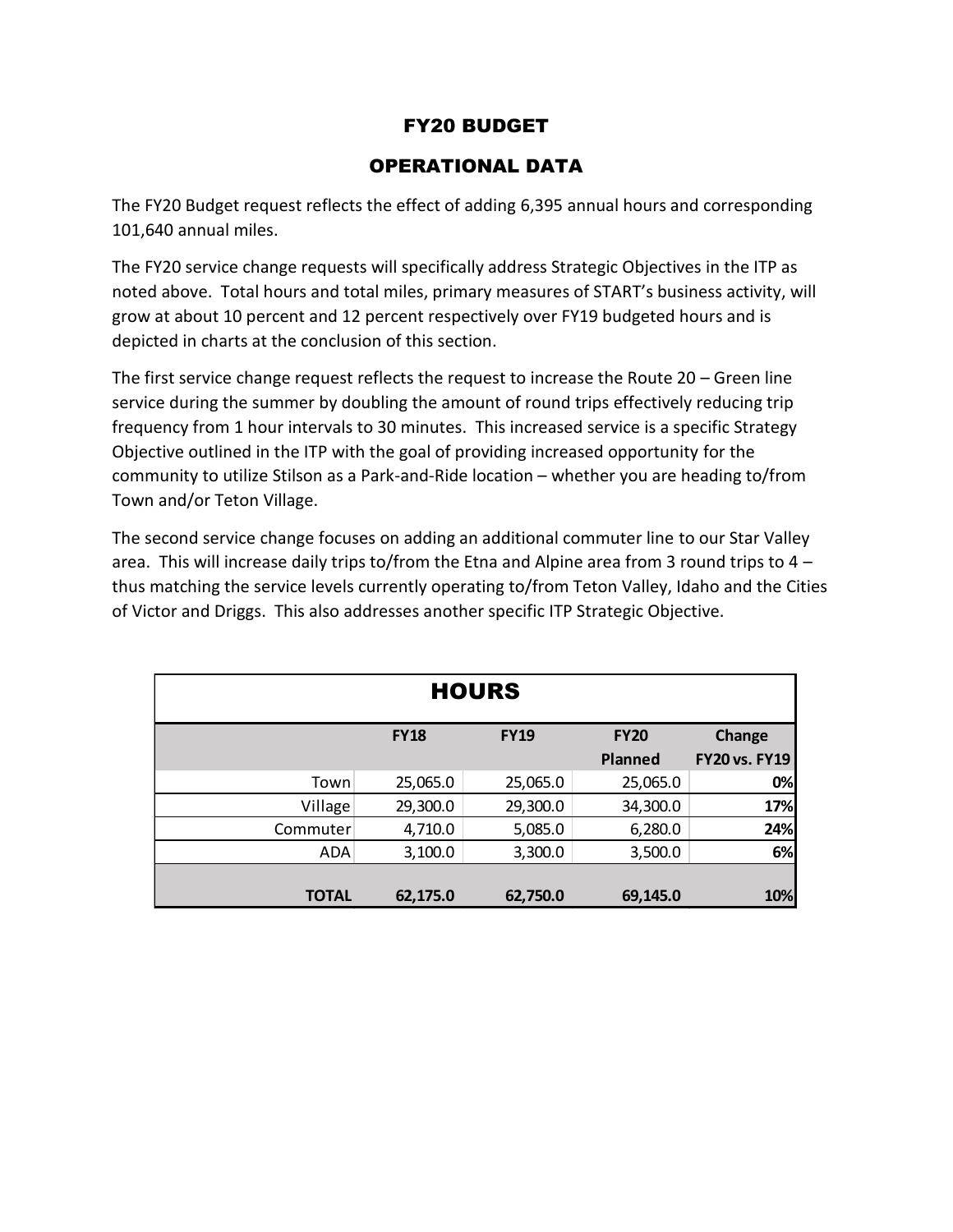| <b>MILES</b> |             |             |                |                      |  |  |  |  |  |
|--------------|-------------|-------------|----------------|----------------------|--|--|--|--|--|
|              | <b>FY18</b> | <b>FY19</b> | <b>FY20</b>    | Change               |  |  |  |  |  |
|              |             |             | <b>Planned</b> | <b>FY20 vs. FY19</b> |  |  |  |  |  |
| Town         | 243,030     | 243,030     | 243,030        | 0%                   |  |  |  |  |  |
| Village      | 463,675     | 463,675     | 528,675        | 14%                  |  |  |  |  |  |
| Commuter     | 132,054     | 141,464     | 176,104        | 24%                  |  |  |  |  |  |
| ADA          | 31,025      | 33,025      | 35,025         | 6%                   |  |  |  |  |  |
|              |             |             |                |                      |  |  |  |  |  |
| <b>TOTAL</b> | 869,784     | 881,194     | 982,834        | 12%                  |  |  |  |  |  |

## **Operational Revenue:**

Overall, Operational revenue request is 17% percent above FY19 Budget and is depicted in the pie chart. More detail is available with working Budget Request until finalized by Town Council in June.



## **Expenses:**

Overall, Operation and Administrative expenditures are requested to grow at about 19% and 14% (15% Total) percent respectively above FY19 Budget. Capital Outlay has grown 169% due to significant bus purchases to be finalized in FY20. All are summarized in the following chart. More detail is available with working Budget Request until finalized by Town Council in June.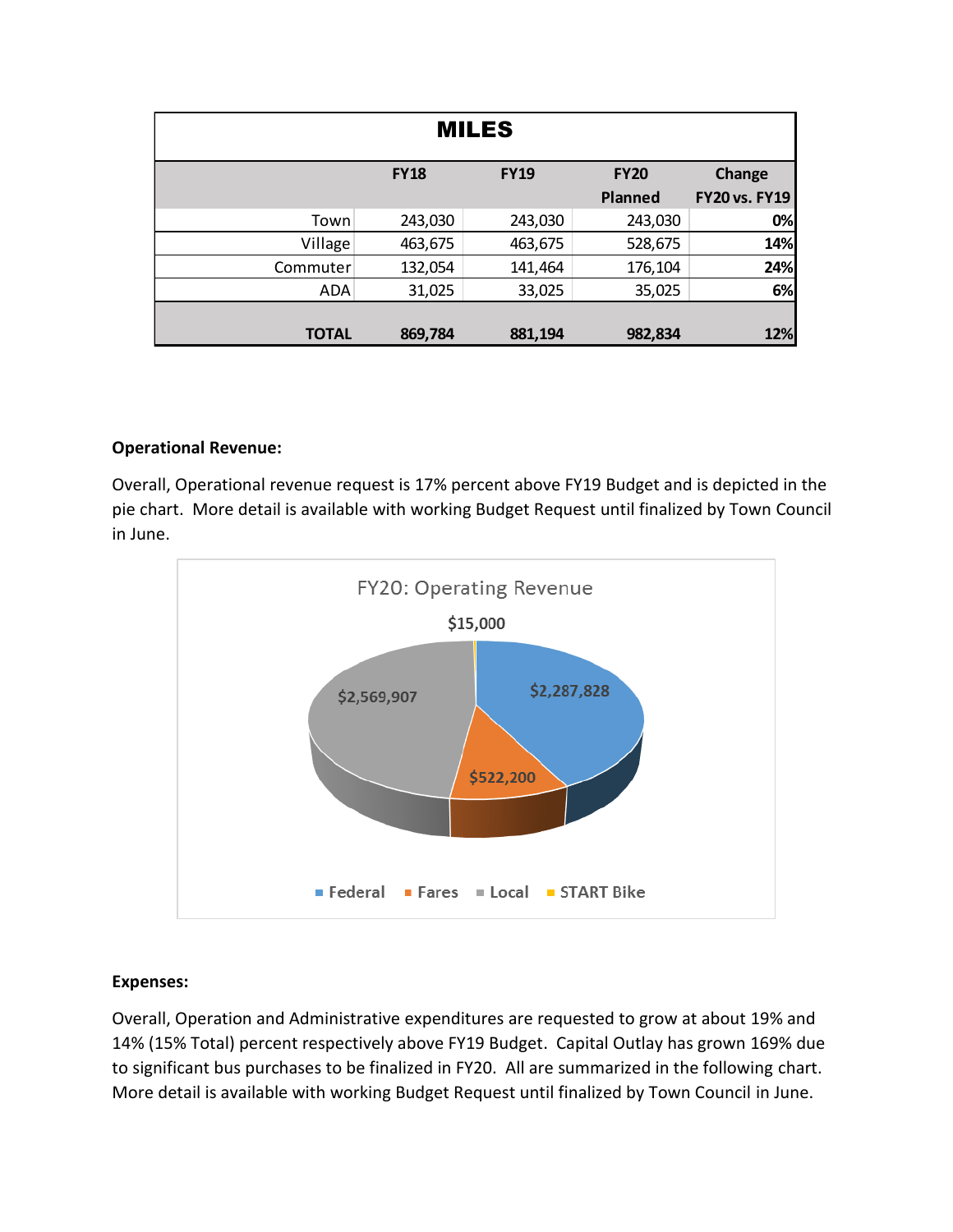|                |           |             | <b>EXPENSES</b> |             |                      |      |
|----------------|-----------|-------------|-----------------|-------------|----------------------|------|
|                |           | <b>FY18</b> | <b>FY19</b>     | <b>FY20</b> | Change FY20 vs. FY19 |      |
|                |           | Actual      | <b>Budget</b>   | Requested   | \$\$\$               | %    |
| Administration |           | 565,800     | 712,550         | 850,975     | 138,425              | 19%  |
| Operation      |           | 3,218,804   | 3,959,908       | 4,525,575   | 565,667              | 14%  |
|                | SUB-Total | 3,784,604   | 4,672,458       | 5,376,550   | 704,092              | 15%  |
|                |           |             |                 |             |                      |      |
| Capital Outlay |           |             | 2,498,350       | 6,720,000   | 4,221,650            | 169% |
|                | TOTAL     | 3,784,604   | 7,170,808       | 12,096,550  | 4,925,742            | 69%  |

# CAPITAL PROGRAM

FY20 Capital request includes the following requests: Vehicles (10), Benches, Bus Shelters (3) and Facility upgrade for the electric buses. Further focus on the vehicles is below.

## **EXISTING FLEET NEEDS FOR FY20**

The required number of buses by type is determined by the demand during the peak period of the year. That period occurs approximately from 7AM to 11AM and 2:30PM to 6:30PM during the winter season and is driven by the demand for service Jackson Hole Mountain Resort and Teton Village – thus the need for increased number of buses to provide the service.

The past 2 winter seasons, START has had to decommission 8 vehicles due to reaching end of useful life. FY20 includes a request for 8 leased vehicles to be used for this specific purpose during the winter season.

Zero Emission Electric Buses – START is readily awaiting the delivery of up to 8 all Electric propelled vehicles in the  $1<sup>st</sup>$  quarter of 2020. Proterra, Inc. is our partner in this exciting endeavor. START anticipates putting these vehicles into service at the beginning of FY21.

Each type of service provided by START Bus has unique requirements for the type of bus needed, including leased vehicles. It is important to note the buses used on the Commuter routes are also used on the local service during the day. The number and type of vehicles that are needed for FY20 requested service levels are described in the tables below.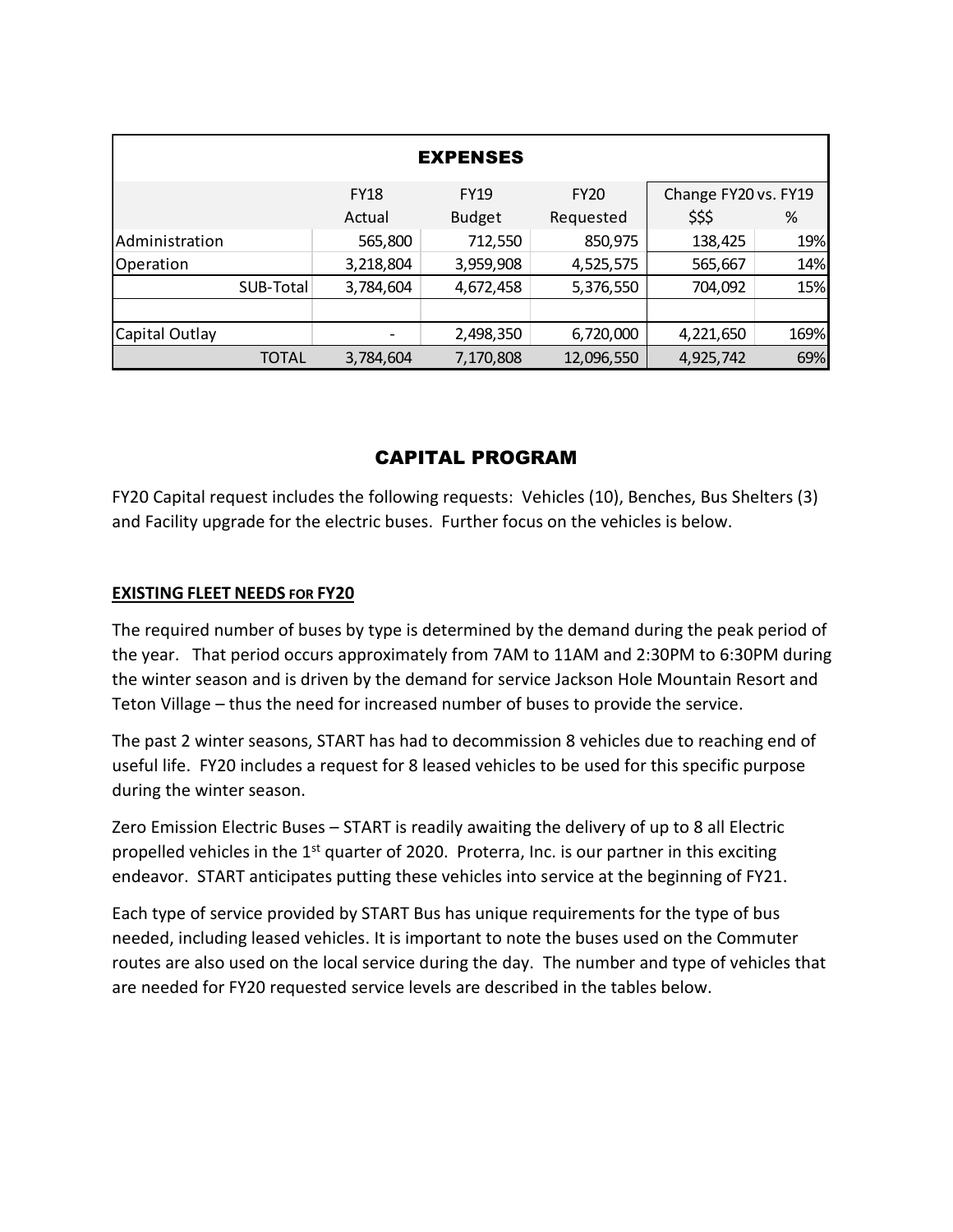|                             | <b>WINTER</b>                   |                |                |            | <b>SUMMER &amp; MUD SEASONS</b> |                |          |            |
|-----------------------------|---------------------------------|----------------|----------------|------------|---------------------------------|----------------|----------|------------|
|                             | <b>Vehicle Needs (4 Months)</b> |                |                |            | <b>Vehicle Needs (8 Months)</b> |                |          |            |
|                             | Town                            | <b>Teton</b>   | Commuter       | <b>ADA</b> | <b>Town</b>                     | <b>Teton</b>   | Commuter | <b>ADA</b> |
|                             | Shuttle                         | <b>Village</b> | <b>Routes</b>  | Service    | Shuttle                         | <b>Village</b> | Routes   | Service    |
|                             |                                 |                |                |            |                                 |                |          |            |
|                             |                                 |                |                |            |                                 |                |          |            |
| Over the Road Coaches (MCI) |                                 |                | $\overline{2}$ |            |                                 |                | 2        |            |
|                             |                                 |                |                |            |                                 |                |          |            |
| Full Size City Buses        |                                 | 14             | 6              |            |                                 | 4              | 6        |            |
|                             |                                 |                |                |            |                                 |                |          |            |
| 30 ft Hybrids               | 4                               |                |                |            | 4                               |                |          |            |
|                             |                                 |                |                |            |                                 |                |          |            |
| Leased Vehicles             |                                 | 8              |                |            |                                 |                |          |            |
|                             |                                 |                |                |            |                                 |                |          |            |
| <b>ADA Buses</b>            |                                 |                |                | 1          |                                 |                |          | 1          |
|                             |                                 |                |                |            |                                 |                |          |            |
| <b>TOTAL</b>                | 4                               | 22             | 8              | 1          | 4                               | 4              | 8        | 1          |
|                             |                                 |                |                |            |                                 |                |          |            |

**5 Year Plan for Bus Replacement Cost for Existing Service**- The main cost to consider in the operation of START Bus is the cost of replacing the existing fleet as the buses reach the end of useful life or beyond (FTA stipulates standard full size Transit buses reach useful life after 12 years of useful life and/or reaching over 500K miles). For the purposes of this plan it has been assumed that federal funding will be available to fund 80% of the cost for replacements of buses in the existing fleet and 20% provided locally. This assumption is based on the premise START is successful in winning grant awards that are extremely competitive.

Based on these assumptions, the estimated funds needed annually for the purchase of replacement buses for the existing fleet are illustrated below and with more detail in Appendix A.

|                 |             | <b>5 YR - Bus Replacement Plan</b> |               |               |               |              |
|-----------------|-------------|------------------------------------|---------------|---------------|---------------|--------------|
|                 |             | <b>Vehicle Needs (8 Months)</b>    |               |               |               |              |
|                 |             |                                    |               |               |               |              |
|                 | <b>FY20</b> | <b>FY21</b>                        | <b>FY22</b>   | <b>FY23</b>   | <b>FY24</b>   | <b>Total</b> |
|                 |             |                                    |               |               |               |              |
| Number of Buses | 10          | 4                                  | 5             | 6             | 4             | 29           |
|                 |             |                                    |               |               |               |              |
| lEstimated Cost | \$6,394,000 | \$1,840,000                        | \$2,350,000   | \$3,840,000   | \$2,800,000   | \$17,224,000 |
|                 |             |                                    |               |               |               |              |
| Federal (80%)   | \$5,077,460 | \$1,472,000                        | \$1,880,000   | \$3,072,000   | \$2,240,000   | \$13,741,460 |
|                 |             |                                    |               |               |               |              |
| Local (20%)     | \$1,316,540 | \$<br>368,000                      | \$<br>470,000 | \$<br>768,000 | \$<br>560,000 | \$3,482,540  |
|                 |             |                                    |               |               |               |              |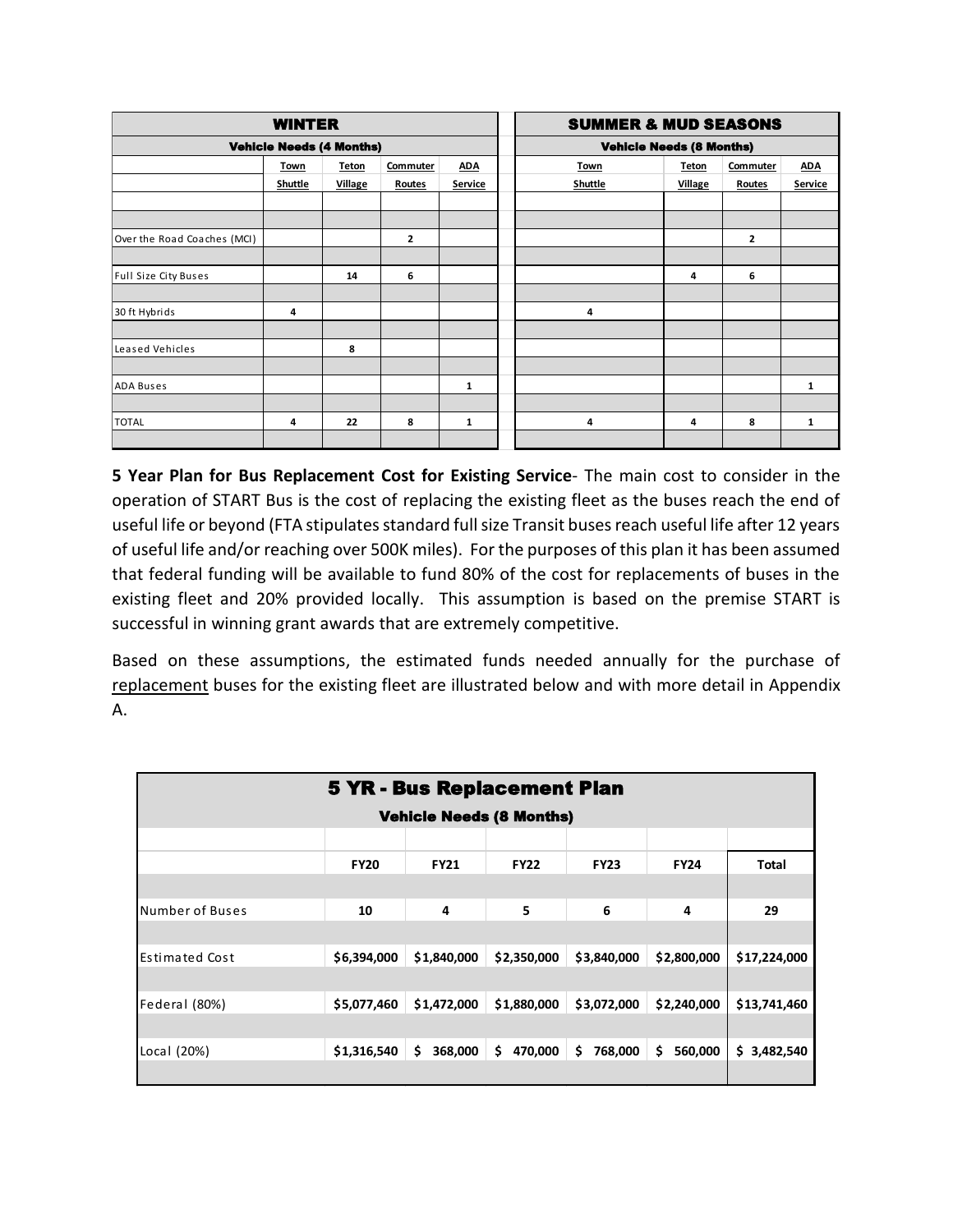## EDUCATION AND OUTREACH

### **Public Input Involvement**

The START Advisory Board meets every month on the second Thursday beginning at 11:30AM in the Council Chambers. There is a standing agenda item for public comment regarding START service.

START has a website[, www.startbus.com,](http://www.startbus.com/) (can also be accessed via Town website [www.townofjackson.com\)](http://www.townofjackson.com/) wherein any community member may submit comments in the "Report an Issue" section. The website also allows passengers to sign up for Service Alerts under the "Rider Alerts" section.

Public hearings by the START Board will be conducted should changes in the fare structure be proposed. Other public hearings will be scheduled at the discretion of the START Advisory Board.

General surveys will be distributed from time-to-time in order to gauge public interest related to changes in service. Surveys are generally distributed to onboard passengers as well as electronically through surveying sites, including Town of Jackson and START.

### **Route Plan – Public Engagement Process:**

Our public outreach goal is to connect with as many people as possible through a public involvement effort that engages key partners, stakeholders, and constituents throughout the entire Route Plan Study planning process via five phases of public engagement and outreach.

Phase 1 –

Stakeholder Interviews, Community Familiarization: Our initial effort will include 12‐15 stakeholder interviews with key partners, decision‐makers, and rider groups. We will also do in‐ depth community and route familiarizations.

Phase 2 –

Rider Survey, Focus Groups, and Driver Meeting: As part of the evaluation of the existing services, we will carry out an onboard rider survey (printed in English and Spanish) to solicit input on existing service and unmet needs. We will also conduct three different focus group meetings to solicit input – the representation of these groups will be determined in partnership with START Board. We will also hold a driver meeting.

Phase 3 –

Route Options Workshop: Following development of possible options, we will lead a public workshop and open house to review the route options and seek input. We will incorporate a fun, participatory prioritization exercise, as part of the workshop.

Phase 4 –

Community Survey on Route Options: An online survey (in English and Spanish) will be created for additional feedback on the options for anyone in the community to complete.

Phase 5 –

Draft Presentation: Our consultant will personally present the draft recommended Route Plan to the decision making bodies.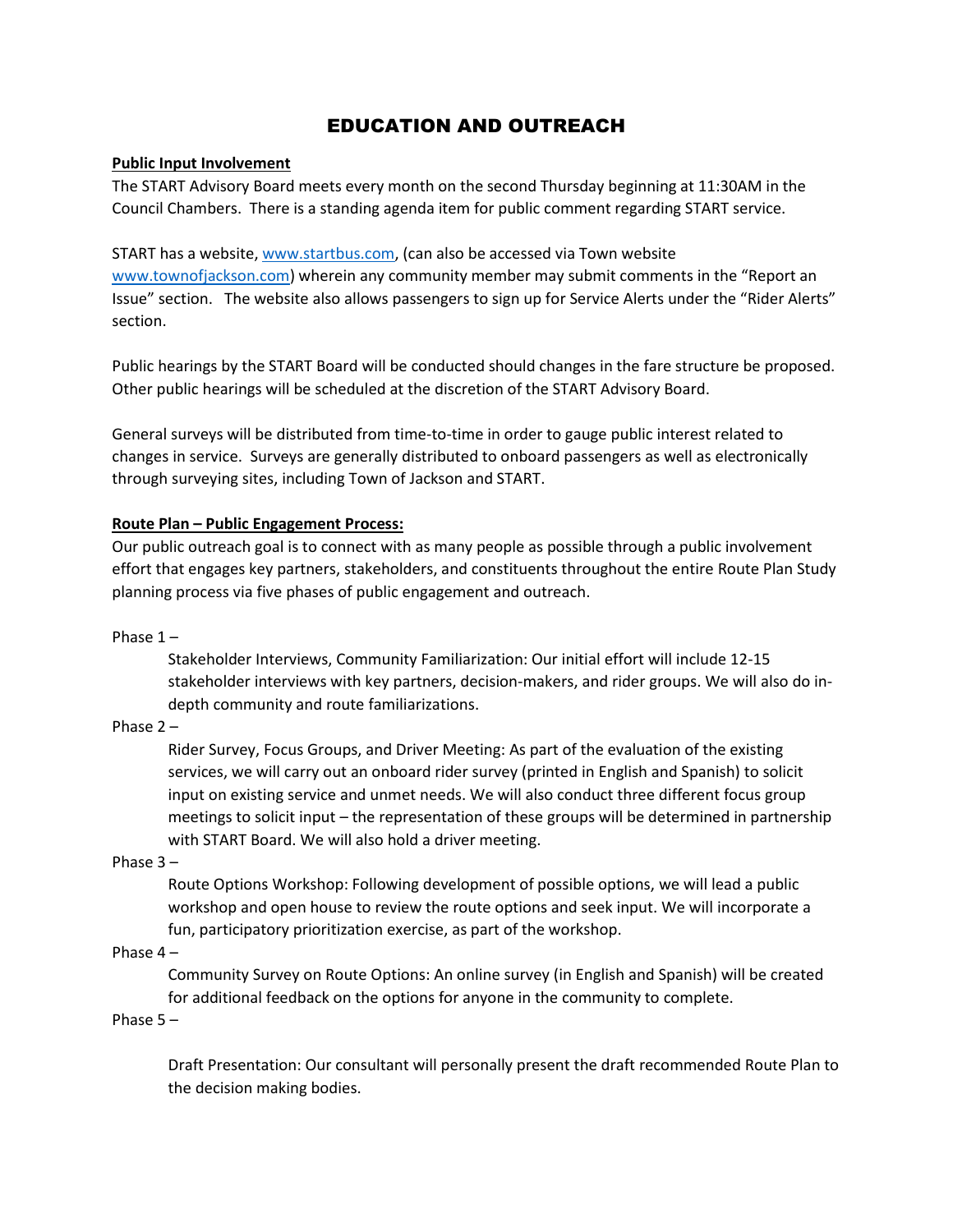## **Alignment and Communication/Outreach with Existing Regional Partners**

- **WYDOT:** Wyoming Department of Transportation is the direct recipient for all Federal funding received by START for service in Wyoming. WYDOT serves as the oversight agency regarding START Federal funds in Wyoming. Staff will continue to work with WYDOT at every opportunity to ensure START positions are presented and understood including the Snake River Bridge Replacement and WY22/390 interchange planning.
- **IDT:** Idaho Department of Transportation is the direct recipient for all Federal funding received by START for service in Idaho. IDT serves as the oversight agency regarding START Federal funds in Idaho. Staff will continue to engage with IDT at every appropriate opportunity to ensure START positions are presented and understood.
- **Regional Transportation Planning Organization (RTPO)**: begin continued outreach with Lincoln County, Wyoming and Teton County, Idaho and local partners (ITP – Chapter 6).
- **St John's Hospital:** continued discussions with partnership opportunities as the medical facility looks to house employees in Lincoln County.
- **Teton Village Association**: continued partnership in meeting travel demand management requirements to/from Teton Village
- **Jackson Hole Mountain Resort**: continued partnership to move employees and guests to/from the Jackson Hole Mountain Resort.
- **Grand Targhee Resort**: continued grant administration for Employee Shuttle in Winter and Summer Seasons.
- **GTNP**: continued exploration of pilot survey in/around GTNP. Talks currently underway with TVA involved. (ITP Strategic Objective)
- **Airport**: continued exploration of service to/from the Jackson Hole Airport with a focus on improvements/restructuring of current Taxi-2-Fly service and transporting employees. (ITP Strategic Objective)